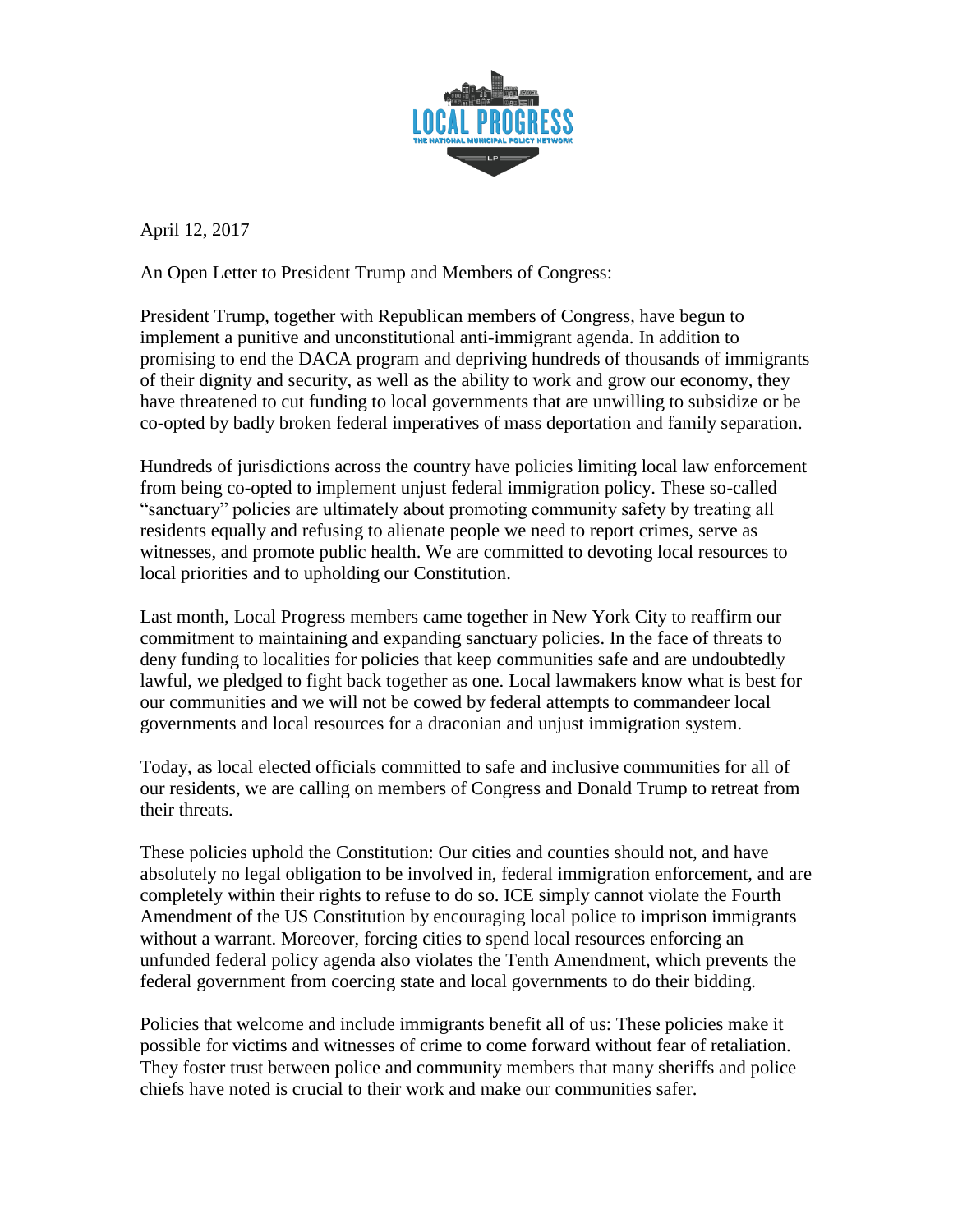Enforcing federal immigration policy is the sole responsibility of the federal government: The Department of Homeland Security, not local governments, bears the responsibility for enforcing federal immigration policies. It receives billions in funding annually to carry out this obligation.

Our national immigration policies are unjust and broken: Current immigration law is unfair to the millions of hard working immigrants who are the backbone of our cities and economy. A significant majority of the American public supports reforming these policies, at the federal level, to help immigrants come out of the shadows. Congress should focus its energies on creating an immigration system that works, as opposed to holding localities hostage to an ineffective, illegal ideological agenda that hurts all of us and makes cities less safe.

Signed,

Kathryn Kozark, Board Member (Flagstaff, AZ) Channel Powe, Governing Board Member (Balsz, AZ) Lauren Kuby, Councilmember (Tempe, AZ) Isela Blanc, State Representative (Tempe, AZ) Meghan Sahli-Wells, Councilmember (Culver City, CA) Colin Parent, Councilmember (La Mesa, CA) Mike Bonin, Councilmember (Los Angeles, CA) Jonathan T. Wright, School District Trustee (Martinez, CA) Libby Schaaf, Mayor (Oakland, CA) Carmen Ramirez, Mayor Pro Tem (Oxnard, CA) Gayle McLaughlin, Councilmember (Richmond, CA) Hillary Ronen, Superivsor (San Francisco, CA) Kevin McKeown, Councilmember (Santa Monica, CA) Paul Kashmann, Councilmember (Denver, CO) Jordan Sauers, Councilmember (Northglenn, CO) Darryl Brackeen Jr., Alderman (New Haven, CT) Brianne K. Nadeau, Councilmember (Washington, DC) Charles Allen, Councilmember (Washington, DC) David Grosso, Councilmember (Washington, DC) Karl Nurse, Councilmember (St. Petersburg, FL) Andrew Gillum, Mayor (Tallahassee, FL) Brian Hopkins, Alderman (Chicago, IL) Carlos Ramirez-Rosa, Alderman (Chicago, IL) Chris Taliaferro, Alderman (Chicago, IL) David Moore, Alderman (Chicago, IL) Gilbert Villegas, Alderman (Chicago, IL) James Cappleman, Alderman (Chicago, IL) Jesus "Chuy" Garcia, County Commissioner (Chicago, IL) John Arena, Alderman (Chicago, IL) Proco Joe Moreno, Alderman (Chicago, IL)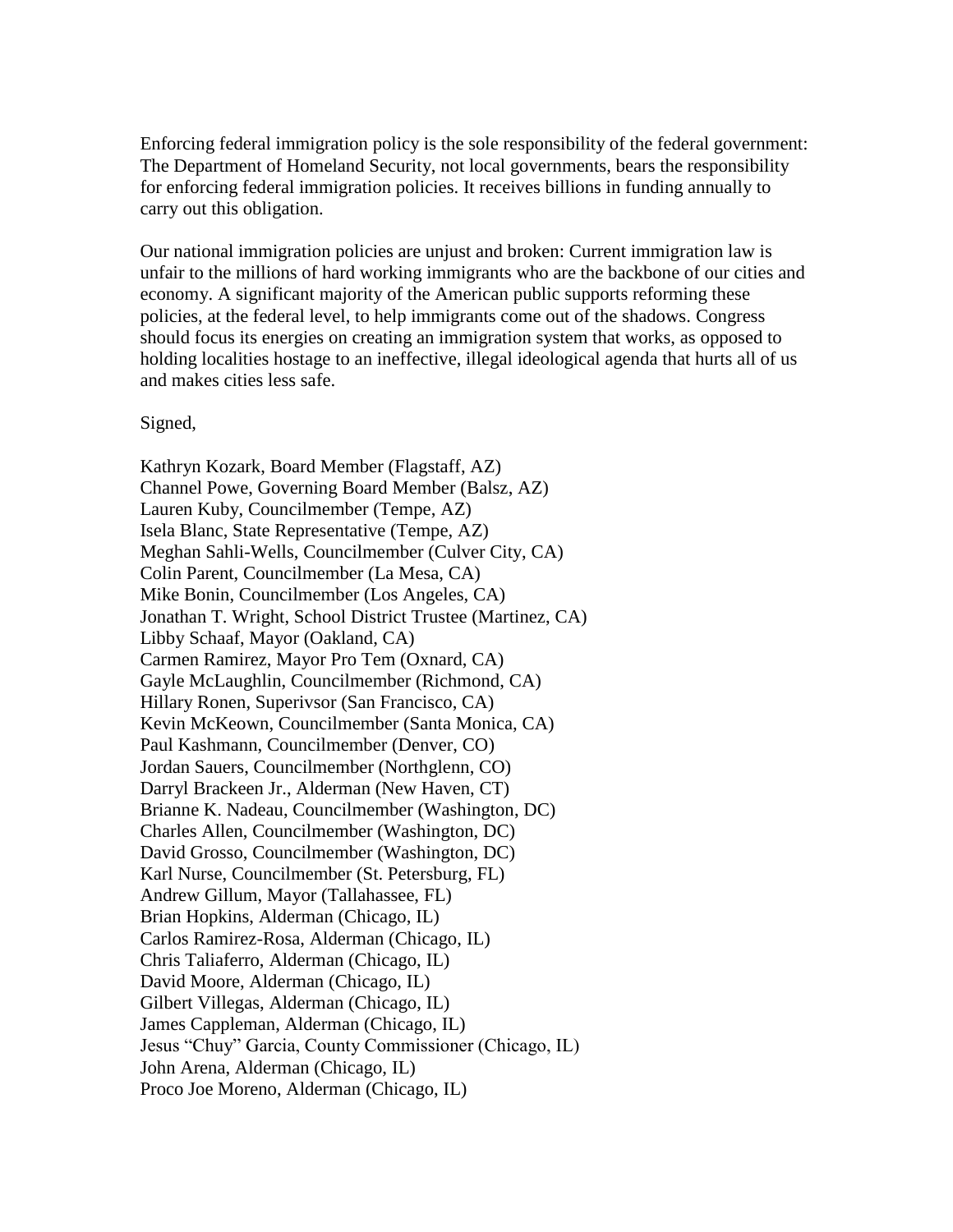Raymond A. Lopez, Alderman (Chicago, IL) Ricardo Muñoz, Alderman (Chicago, IL) Roderick T. Sawyer, Alderman (Chicago, IL) Scott Waguespack, Alderman (Chicago, IL) Toni Foulkes, Alderman (Chicago, IL) Susan Sadlowski Garza, Alderwoman (Chicago, IL) Brian Miller, Alderman (Evanston, IL) Kathleen Kelly, School Committee Member (Cambridge, MA) Kelly Kent, School District Board Clerk (Cambridge, MA) Alex Pratt, School Committee Member (Littleton, MA) Kristerfer Burnet, Councilmember (Baltimore, MD) Patrick Paschall, Councilmember (Hyattsville, MD) Shani Warner, Councilmember (Hyattsville, MD) Cam Gordon, City Councilmember (Minneapolis, MN) Elizabeth Glidden, Council Vice President (Minneapolis, MN) Jacob Frey, City Councilmember (Minneapolis, MN) Lisa Bender, Councilmember (Minneapolis, MN) Maria Regan Gonzalez, Councilmember (Richfield, MN) Anne Mavity, City Councilmember (Saint Louis Park, MN) Thom J. Miller, Councilmember (Saint Louis Park, MN) Amy Brendmoen, Councilmember (Saint Paul, MN) Dai Thao, Councilmember (Saint Paul, MN) Jane Prince, City Councilmember (Saint Paul, MN) Rebecca Noecker, Councilmember (Saint Paul, MN) Russ Stark, City Council President (Saint Paul, MN) Christine Ingrassia, Alderwoman (St. Louis, MO) Megan Green, Alderwoman (St. Louis, MO) Tishaura O. Jones, Treasurer (St. Louis, MO) Charlie Reece, Councilmember (Durham, NC) Jillian Johnson, Councilmember (Durham, NC) Steve Schewel, Councilmember (Durham, NC) Mara Salcido-Alcantar, School Board Secretary (Lovington, NM) Dorcey Applyrs, Councilmember (Albany, NY) Leah Golby, Councilmember (Albany, NY) Carmen J. Piñeyro, Trustee (Freeport, NY) Gregory Young, Supervisor (Gloversville, NY) Cynthia Brock, Alderwoman (Ithaca, NY) Ducson Nguyen, Alderman (Ithaca, NY) Genie Abrams, City Councilmember (Newburgh, NY) Karen Mejia, Councilmember (Newburgh, NY) Philip Howard, Board of Education Member (Newburgh, NY) Antonio Reynoso, Councilmember (New York, NY) Ben Kallos, Councilmember (New York, NY) Brad Lander, Councilmember (New York, NY) Carlos Menchaca, Councilmember (New York, NY) Jumaane D. Williams, Councilmember (New York, NY)